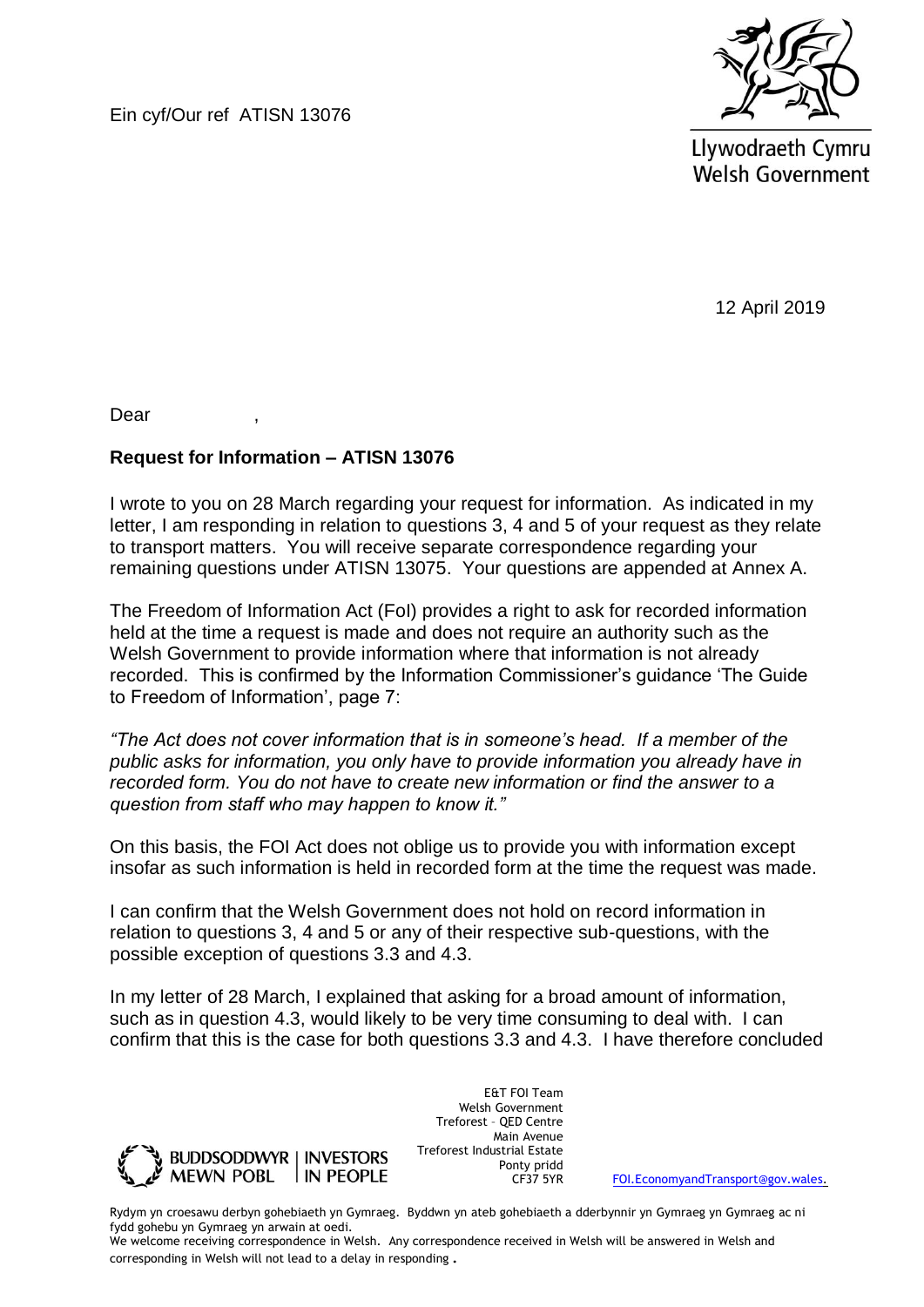that it will cost more than the appropriate limit set out in the Freedom of Information and Data Protection (Appropriate Limit and Fees) Regulations 2004 to deal with those parts of your request and the search for information will not, therefore, be undertaken. The appropriate limit specified for central government is £600. This represents the estimated cost of it taking over 24 hours of time to determine whether we hold the information and to thereafter locate, retrieve and extract it.

As indicated in my letter, an initial search was undertaken on our electronic filing system for information which may be relevant to question 4.3 in relation to smart roads and smart signage. This search returned over 2,500 objects. It would be necessary to open each individual object to check whether or not it was caught by question 4.3. It would take, on average, 1 minute per object, meaning the time it would take to open the 2,500+ objects would be at least 2,500 minutes, or at least 41 hours. A narrowed request, such as a specific search time frame, or for particular types of information, may have reduced the amount of information caught. That said, searches would also need to be undertaken on individual e-mail accounts of relevant officials for information which had not yet been saved to our electronic filing system. Similar searches and exercises would need to be undertaken for question 3.3.

Consequently, for the reasons outlined above, searches will not be undertaken for the information you have requested under questions 3.3 and 3.4. That said, in order to be helpful to you, I have provided some explanations below which may be of assistance to you.

The Welsh Government has not been in talks with any experts, companies or entities about autonomous vehicles for public transport and/or private use on Public Highways.

In respect of fixed traffic signs, the Welsh Government does not have a "smart signage strategy". Our use of variable message signs is to ensure the safety of the travelling public by displaying relevant messages on electronic signs. This includes dealing with any incidents and informing the motorist of any necessary actions.

The Welsh Government has rolled out LED street lighting. The Welsh Government operates the Telensa PLANet CMS to manage and monitor street lighting. The Welsh Government Trunk Road Agents administer the contract with Telensa and through that have access to documentation for PLANet CMS system. There is no training manual. The Welsh Ministers are responsible for the safety standards for the CMS and LED streetlight system. Street lighting designs and installations (including lanterns) are in accordance with the Design Manual for Roads and Bridges (DMRB) – TD34/07 – Design of Road Lighting for the Strategic Motorway and Trunk Road Network. This document outlines the relevant BS and EU standards.

If you have any queries about this request, please do not hesitate to contact me at the address below. Please remember to quote the reference number above in any future correspondence.

The request you sent me contains personal information about you - for example, your name and address. The Welsh Government will be the data processor for this information and, in accordance with the General Data Protection Regulation, it will be processed in order to fulfil our public task and meet our legal obligations under the Act to provide you with a response. We will only use this personal information to deal with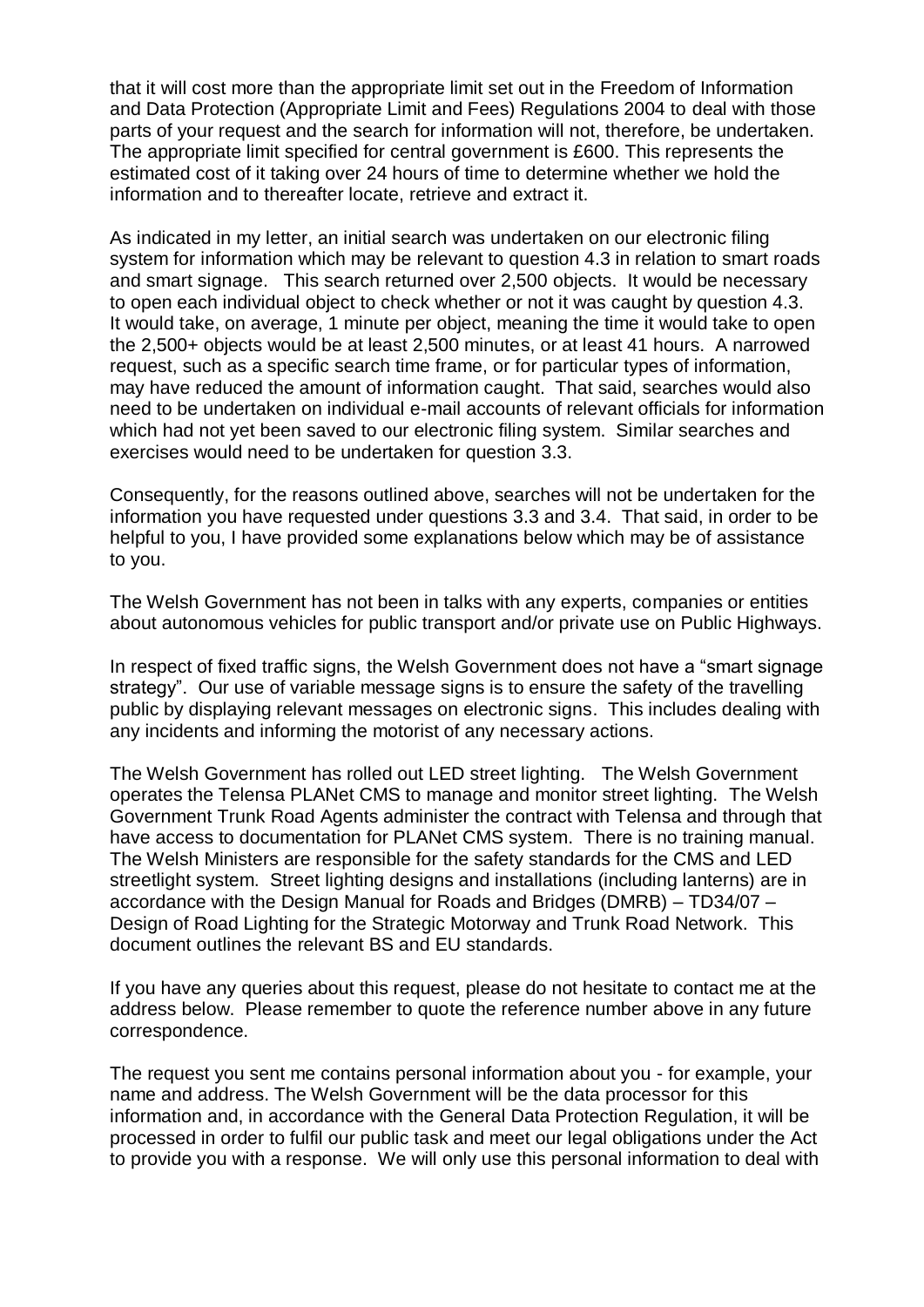your request and any matters which arise as a result of it. We will keep your personal information and all other information relating to your request for three years from the date on which your request is finally closed. Your personal information will then be disposed of securely.

Under data protection legislation, you have the right:

- to be informed of the personal data we hold about you and to access it
- require us to rectify inaccuracies in that data
- to (in certain circumstances) object to or restrict processing
- for (in certain circumstances) your data to be 'erased'
- to (in certain circumstances) data portability
- to lodge a complaint with the Information Commissioner's Office (ICO) who is our independent regulator for data protection

For further information about the information which the Welsh Government holds and its use, or if you wish to exercise your rights under the GDPR, please see contact details below:

Data Protection Officer, Welsh Government, Cathays Park, CARDIFF, CF10 3NQ Email: DataProtectionOfficer@gov.wales

The contact details for the Information Commissioner's Office are: Wycliffe House, Water Lane, Wilmslow, Cheshire, SK9 5AF Telephone: 01625 545 745 or 0303 123 1113 Website: www.ico.gov.uk

Any information released under the Freedom of Information Act 2000 or Environmental Information Regulations 2004 will be listed in the Welsh Government's Disclosure Log (at [http://wales.gov.uk/about/foi/responses/?lang=en\)](http://wales.gov.uk/about/foi/responses/?lang=en).

Yours sincerely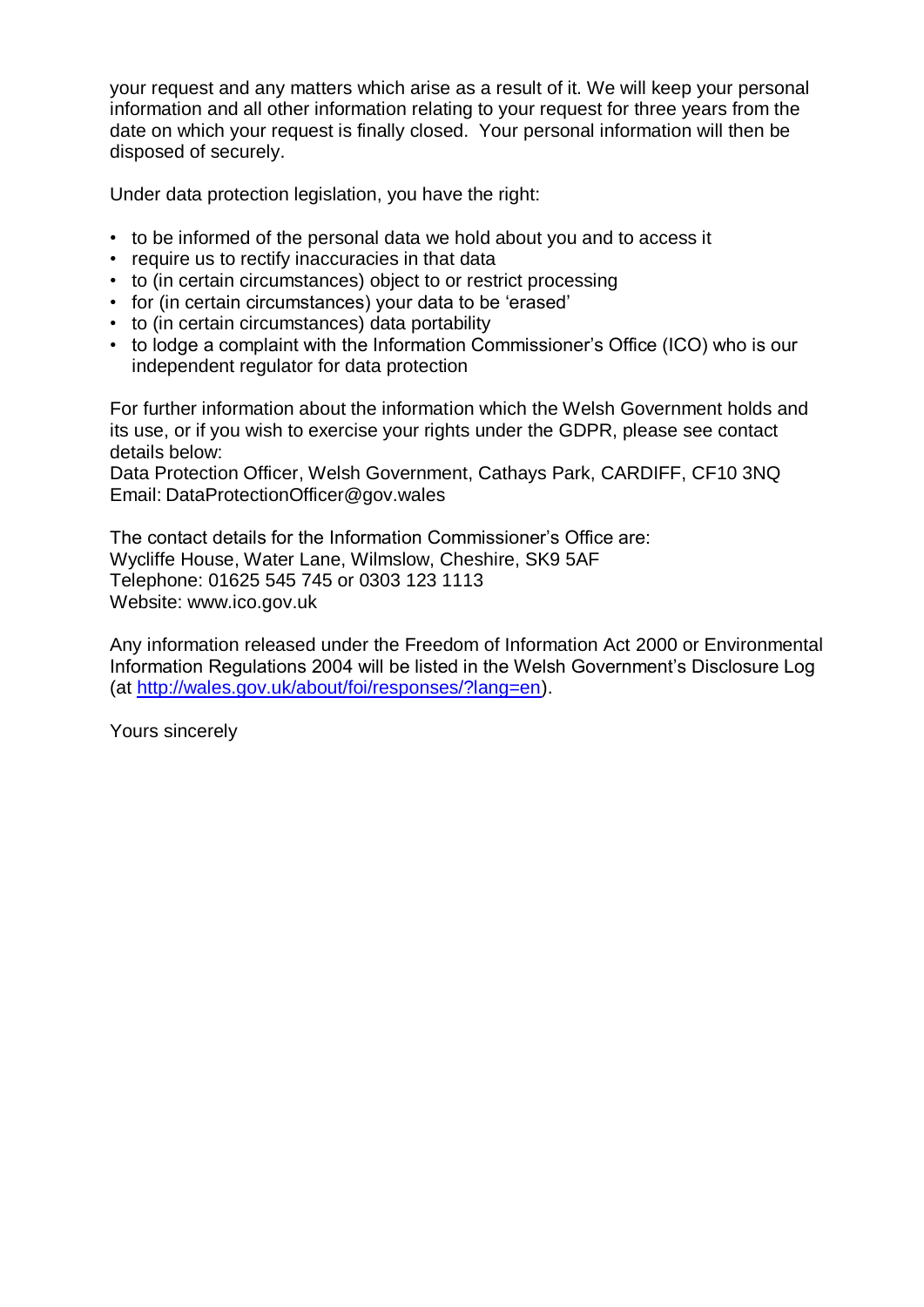- 3. Are you in talks with any experts, companies or entities about autonomous vehicles (AV) for public transport and/or private use on Public Highways?
- 3.1 If yes, I request to see the complete strategy, its ambitions and its objectives in PPTX, Word, PDF or picture format.
- 3.2 I also request a supplementary document that includes all levels of detail on:
- (a) Companies and entities involved and the names of the company/entity officers?
- (b) Specification sheets of all technology.
- (c) What type of communication system will the WAG be utilising to control the vehicles?
- (d) What UK, EU and International safety standards does your AV strategy and rollout comply with?
- (e) I request proof e.g. a certificate from the Welsh Government that confirms that UK, EU and International safety standards for workers and the public have been meet.
- 3.3 If no, I request all documentation, memos, emails and communication on companies and entities you're in talks with regarding the formulations of an autonomous public and private vehicle technology strategy.
- 4. Do you have a strategy for smart roads and smart signage on Public Highways and Public spaces?
- 4.1 If yes, I request to see the complete strategy, its ambitions and its objectives in PPTX, Word, PDF or picture format.
- 4.2 I also request a supplementary document that includes all levels of detail on:
- (a) Companies and entities involved and the names of the company/entity officers?
- (b) Specification sheets of all technology.
- (c) What technology e.g. units and arrays will not be 5G, but can be 5G enabled e.g. with current software, future software, hardware upgrades or retrofitting etc (you must be specific on anything here)?
- (d) What UK, EU and International safety standards does your 5G strategy and rollout comply with?
- (e) I request proof e.g. a certificate from WAG (Welsh Government) that confirms that UK, EU and International safety standards for workers and the public have been meet.
- 4.3 If no, I request all documentation, memos, emails and communication on companies and entities you're in talks with regarding smart roads and smart signage.
- 5. Are you planning to rollout or have rolled out LED street lighting?
- 5.1 If yes, please answer these questions:
- (a) What is the CMS and specification of the software and hardware of the LED street light system?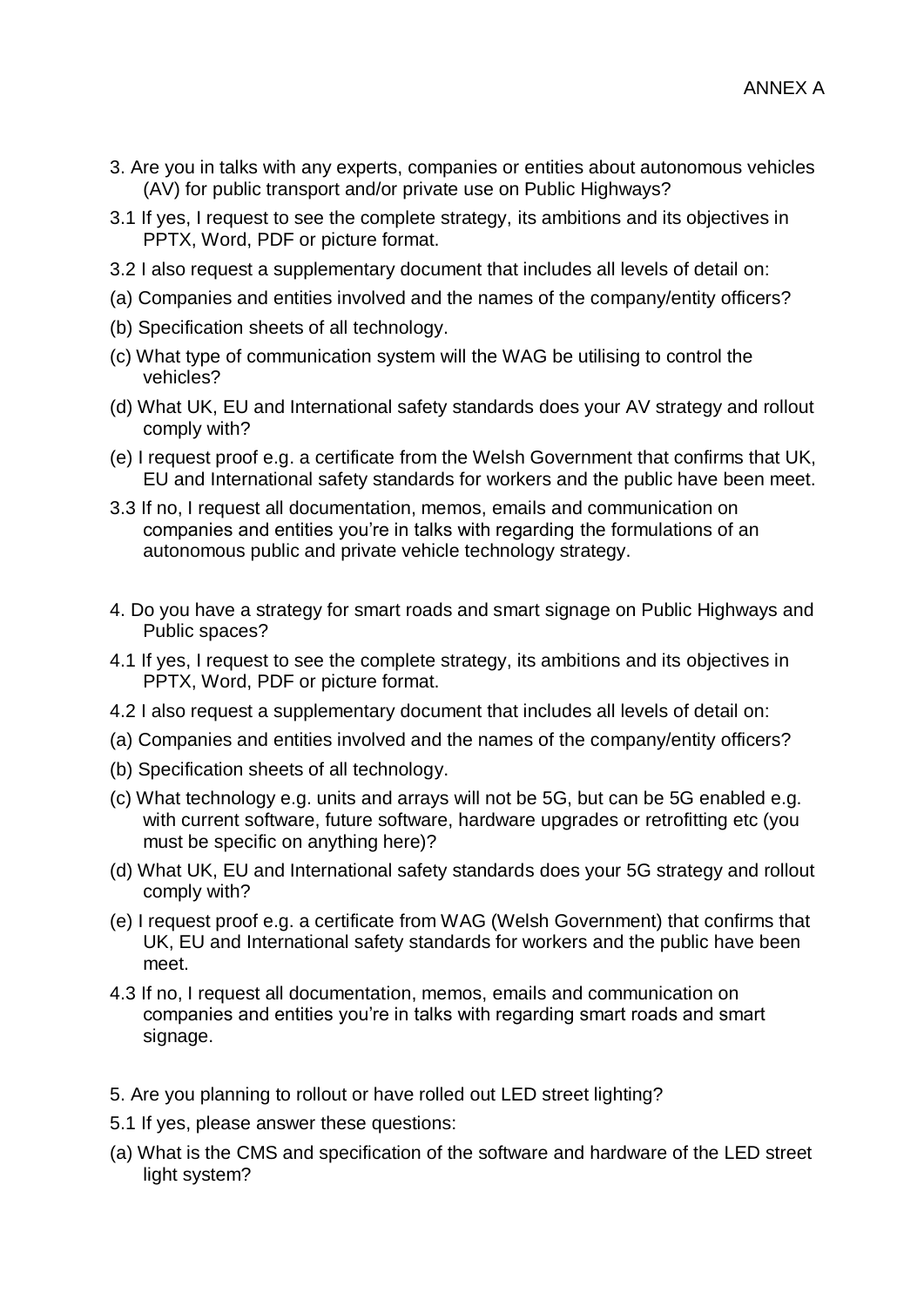- (b) What type of waveform is the LED? e.g. Square wave?
- (c) Can you control the Pulse Width Modulation (PWM) of the streetlight system using the CMS?
- (d) Can you control the PWM of each streetlight that's connected to the system?
- (e) What restrictions do you have in place for the control of the PWM?
- (f) What is the UK, EU and International safety limit (low and high) for the amount of 'flicker' (Hz) the Human Body and eyes can be exposed to and for how long?
- (g) I request to see the training manual and safety operation manual for the CMS and the LED streetlight system.
- (h) Who is the company who is or has installed the CMS LED streetlight system?
- (i) What company maintains and repairs the CMS and LED streetlight system?
- (j) What entity and Officer is responsible for the safety standards for the CMS and LED streetlight system?
- (k) I request proof e.g. a certificate from WAG confirming UK, EU and International safety standards for workers and the public have been meet.
- (l) What is the amount of Blue Light leakage that's safe for the public and workers during the LED streetlights operation?
- (m) What level of LED streetlight exposure is safe for the public at daytime and night time?
- (n) Is there a legal requirement for diffusers to be fitted to LED streetlights?
- (o) How have you have addressed the amount of Oxidative Stress on Human and Animal cells that's produced from LED?
- 5.2 If no, then I request a declaration from WAG that you will not be installing LED streetlights in the future. If you cannot provide a declaration, I would like the following answered in the future tense:
- (a) What is the CMS and specification of the software and hardware of the LED street light system?
- (b) What type of waveform is the LED? e.g. Square wave?
- (c) Can you control the Pulse Width Modulation (PWM) of the streetlight system using the CMS?
- (d) Can you control the PWM of each streetlight that's connected to the system?
- (e) What restrictions do you have in place for the control of the PWM?
- (f) What is the UK, EU and International safety limit (low and high) for the amount of 'flicker' (Hz) the Human Body and eyes can be exposed to and for how long?
- (g) I request to see the training manual and safety operation manual for the CMS and the LED streetlight system.
- (h) Who is the company who is or has installed the CMS LED streetlight system?
- (i) What company maintains and repairs the CMS and LED streetlight system?
- (j) What entity and Officer is responsible for the safety standards for the CMS and LED streetlight system?
- (k) I request proof e.g. a certificate from Welsh Government confirming UK, EU and International safety standards for workers and the public have been meet.